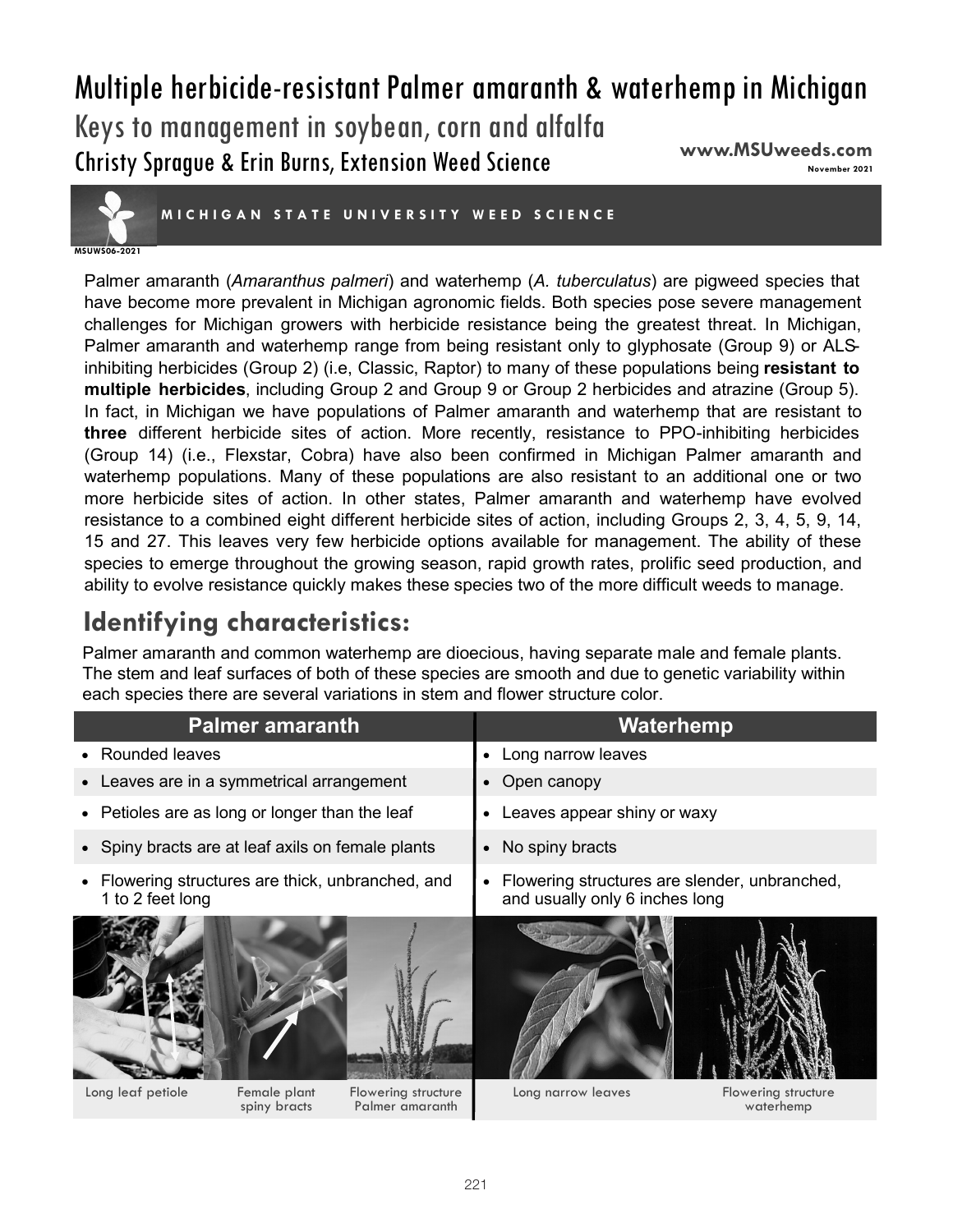# Multiple herbicide-resistant Palmer amaranth & waterhemp

## **Keys to successful management in soybean**

Soybean varieties with different herbicide-resistant traits provide additional options for management of herbicide-resistant Palmer amaranth and waterhemp. Following the six steps outlined below helps ensure successful management of these weeds, regardless of soybean trait.

### **Consider planting LibertyLink, LibertyLink GT27, Enlist E3, or XtendFlex soybean**

Due to the limited postemergence (POST) herbicide options available, label restrictions, and lack of consistency observed with postemergence herbicides control of multiple-resistant Palmer amaranth and waterhemp is a challenge in Roundup Ready soybean. With LibertyLink, LibertyLink GT27, Enlist E3, and XtendFlex soybean there is more flexibility in use rates and the number of *glufosinate* (Liberty, Interline, Noventa, others) applications that can be made. Information on *glufosinate* use for POST Palmer amaranth and waterhemp control is outlined in Step 3.



#### *Enlist E3 soybean:*

In addition to glufosinate resistance, Enlist E3 soybean are also resistant to the choline salt of 2,4-D and glyphosate. The use of Enlist

Michigan soybean field infested with waterhemp

One (2,4-D choline) or Enlist Duo (2,4-D choline + glyphosate) in Enlist E3 soybean provides additional POST options for Palmer amaranth and waterhemp control (see Step 3). Additional information and *guidelines* on the use of Enlist One and Enlist Duo in Enlist E3 soybean are outlined in Table 2H of the MSU Weed Control Guide (E0434).

### **What about Roundup Ready 2 Xtend and XtendFlex soybean?**

The use of registered dicamba products in Roundup Ready 2 Xtend or XtendFlex (dicamba-resistant) soybean provides growers with an additional option for POST Palmer amaranth and waterhemp control. However, due to label restrictions growers should weigh the risks associated with POST dicamba applications prior to using these technologies. XtendiMax or Engenia may be applied as the POST herbicide option (see Step 3). Another herbicide option in Xtend soybean is Tavium. This premixture not only includes dicamba, but also includes Dual Magnum (s-metolachlor) providing additional residual Palmer amaranth and waterhemp control, outlined in Step 4. If using any of the registered dicamba formulations in Xtend soybean make sure to follow the *restrictions* and *additional precautions* outlined in Table 2I of the MSU Weed Control Guide (E0434) and remember the label must be followed.

#### *XtendFlex soybean:*

In addition to dicamba resistance, XtendFlex soybean are also resistant to glufosinate and glyphosate.

### **Steps for Successful Management:**

### **Step 1: Start clean!!**

Make sure that all Palmer amaranth or waterhemp plants are controlled with tillage or an effective burndown herbicide, i.e., Gramoxone or Liberty prior to planting soybean.

### **Step 2: Effective soil-applied (PRE) herbicides are essential.**

Apply the *full-rate* of an effective soil-residual herbicide, prior to or soon after soybean planting. Fierce and Fierce MTZ/Kyber have been the most consistent control options. Valor (*flumioxazin*) and other Valor-based products: Dimetric Charged, Envive, Surveil, Trivence, and Valor XLT also provide good control. Premixes that contain Spartan (*sulfentrazone*); Authority MTZ, Authority Assist/Edge/Elite/First/MAXX/Supreme/XL, and Sonic have also shown positive results. However, rates need to be equivalent to 8 oz/A of Spartan (0.25 lb ai/ A of *sulfentrazone*). Adding *metribuzin* to Valor or Authority or applying premixtures that contain these products may provide additional residual control. Remember, higher rates of these herbicides also increase the likelihood for soybean injury. The Group 15 herbicides (i.e., Dual II Magnum, Warrant, Outlook, or Zidua) also provide good Palmer amaranth and waterhemp control, however many of these herbicides are best used as a residual tank-mixture with the postemergence herbicide application (Step 4).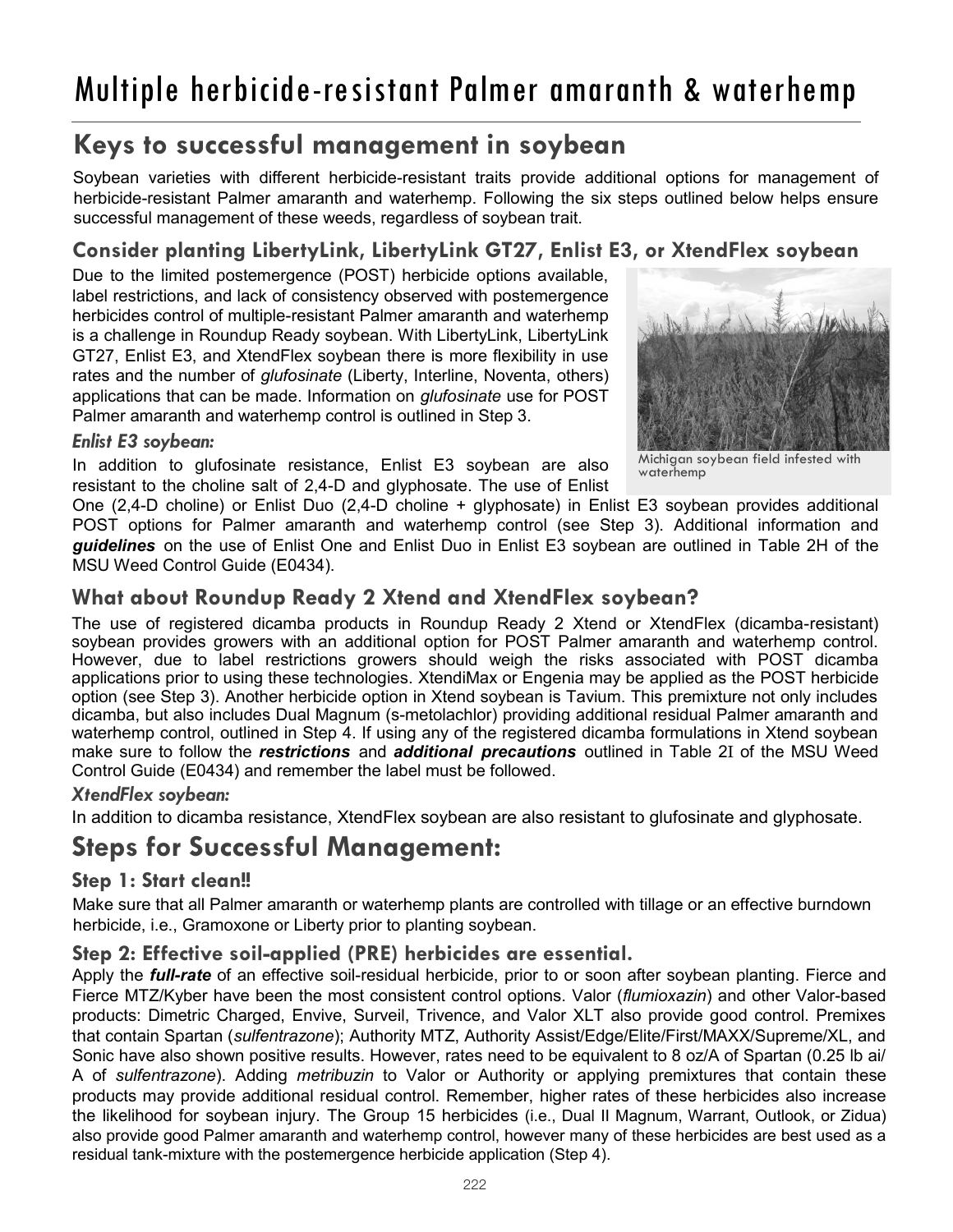### **Keys to successful management in soybean (continued)**

### **Step 3: Timely postemergence herbicide applications.**

Proper timing is everything!! Postemergence herbicides must be applied before Palmer amaranth and waterhemp are 3-inches tall. Spray coverage is essential with any of these herbicides, so a minimum of 15 gallons per acre of spray solution should be used. Once plants exceed 3-inches tall, control with many of the postemergence herbicides is substantially reduced.

- x **Roundup Ready or non-GMO soybean:** Flexstar, Cobra, or Ultra Blazer should be used. Flexstar has been the most consistent of these herbicides for Palmer amaranth control. These herbicides will not control Group 14 resistant Palmer amaranth or waterhemp. The use of a methylated seed oil (MSO) with these herbicides may also improve control.
- x **LibertyLink, LibertyLink GT27 soybean:** Use 32-43 oz/A of Liberty or other *glufosinate* herbicides. Ammonium sulfate (AMS) should always be included. Use the higher glufosinate rate to control taller plants or plants that have escaped initial control. *One POST application of glufosinate will not effectively provide season-long control.*
- x **Enlist E3 soybean:** Enlist One (32 oz/A), Enlist Duo (4.75 pt/A), or Liberty (32-43 oz/A) can be applied POST prior to plants exceeding 4-inches in height. Under high waterhemp populations the combination of Enlist One + Liberty provides the most consistent control. Only approved spray additives and herbicides can be tank mixed with these products. The list of these approved products are found at **EnlistTankmix.com.**
- x **Roundup Ready 2 Xtend soybean:** Apply XtendiMax (22 oz/A) or Engenia (12.8 oz/A) POST prior to plants exceeding 4-inches in height. Tavium (56.5 oz/A), the premixture of dicamba + s-metolachlor, can also be applied POST. Only approved spray additives and herbicides can be tank mixed with these products. Consult Table 2I of the MSU Weed Control Guide (E0434) and the label for *restrictions* and *additional precautions* for use of these products.
- x **XtendFlex soybean:** Liberty or dicamba products registered for use in RR2 Xtend soybean can be applied POST. Recommended use rates and restrictions are listed under the LibertyLink and RR2 Xtend soybean sections above.

### **Step 4: Residual product tank-mixtures with postemergence herbicides.**

A residual herbicide (i.e., Dual II Magnum, Warrant, Outlook, or Zidua) should be tank-mixed with the postemergence herbicide application. It is essential for the postemergence herbicide Flexstar, Cobra, Ultra Blazer, Liberty (LibertyLink, LibertyLink GT27, Enlist E3, XtendFlex soybean only), Enlist One, Enlist Duo (Enlist E3 soybean only), or registered dicamba products (Xtend or XtendFlex soybean only) to have effective control of Palmer amaranth and waterhemp, since the residual herbicides will not control emerged plants. Several premixes (i.e., Prefix and Warrant Ultra) contain an effective POST with a residual herbicide. In Xtend soybean, the premixture Tavium contains an effective POST with a residual herbicide.

### **Step 5: Additional postemergence herbicide applications if needed.**

Follow-up postemergence herbicide applications may be needed. Make these applications when plants are 4 inches or less. If Flexstar was used in the first postemergence application, Cobra or Ultra Blazer are the only Group 14 herbicide options remaining. If plants are larger than 3-inches you will have to use 12.5 oz/A of Cobra. The use of a methylated seed oil (MSO) with these mixes may also improve control. In LibertyLink, LibertyLink GT27, Enlist E3, or XtendFlex soybean, Liberty should be applied at rates ranging from 32 to 43 oz/A, depending on weed height. In Enlist E3 soybean, Enlist One or Enlist Duo can be applied if applications occur not later than R2 soybean. Followup applications with a registered dicamba product in Xtend or XtendFlex soybean will be more difficult due to the June  $30<sup>th</sup>/R1$  soybean application cutoff.

### **Step 6: Additional measures to stop seed production.**

Additional cultural control measures, such as hand-weeding, should be implemented to prevent any remaining resistant Palmer amaranth and waterhemp plants from going to seed in the field, around field edges, or along ditch banks.



Financial support for this research was provided by the Michigan Soybean Committee.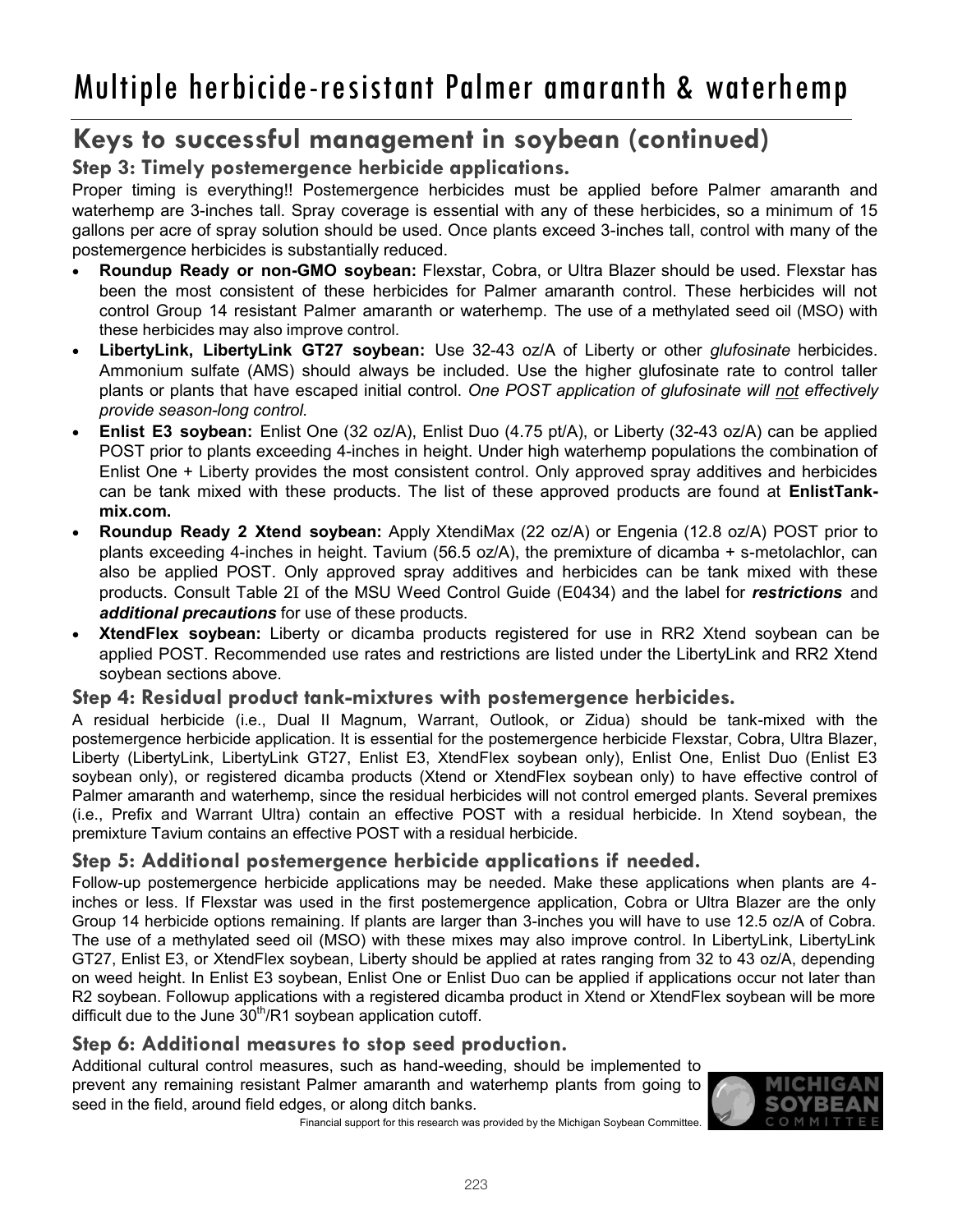

Multiple herbicide -resistant Palmer amaranth in a MI seed corn field

### **Keys to successful management in corn**

Corn provides the best opportunity for management of Palmer amaranth and waterhemp. However, this can also be difficult since there are Palmer amaranth populations in Michigan that are not only resistant to glyphosate and ALS-inhibiting herbicides, but also to atrazine. In order for management strategies to be effective, careful planning is needed. In addition, due to Palmer amaranth and waterhemp's propensity to evolve herbicide resistance, it is important not to rely solely on one herbicide site of action for management. In fields with three-way resistance only relying on one herbicide site of action such as the HPPD-inhibiting (Group 27) herbicides like Callisto, Impact, Laudis, or Sheildex will quickly lead to additional resistances. The following steps should be followed to manage multiple-resistant Palmer amaranth and waterhemp in corn.

#### **Step 1: Consider planting a Roundup Ready/LibertyLink stacked corn hybrid.**

While there are several postemergence herbicides available in corn that have some activity on Palmer amaranth and waterhemp, planting a Roundup Ready/LibertyLink stack provides one more additional site of action, Liberty, that can be used to help control resistant Palmer amaranth and waterhemp.

|  |  |  |  |  |  | Step 2: Plant into a clean seedbed. |
|--|--|--|--|--|--|-------------------------------------|
|--|--|--|--|--|--|-------------------------------------|

Control all emerged Palmer amaranth and waterhemp plants prior to planting corn.

**Step 3: Two-pass (sequential) herbicide programs are needed.** 

- x *PRE:* Full-labeled rates of a minimum of **two effective herbicide sites of action** (Table 1) are required for initial control (i.e., Zidua + AAtrex).
- **POST:** Must be applied before plants are 3-inches tall and requires the use of at least **two effective POST herbicide sites of action** (Table 1). A Group 15 herbicide may also be tank-mixed for additional residual control.

"CORN PROVIDES THE BEST **OPPORTUNITY** FOR MANAGEMENT OF MULTIPLE-RESISTANT PALMER AMARANTH AND WATERHEMP."

### **Step 4: Hand-weed to eliminate any remaining resistant plants**

*Table 1.* Effective herbicides for management of glyphosate/ALS-resistant Palmer amaranth and waterhemp. No single herbicide active ingredient is 100% effective and a minimum of two effective herbicides are needed PRE and POST.

| Trade names*               | <b>Active ingredient</b> | Group #  | <b>Application timing</b> |
|----------------------------|--------------------------|----------|---------------------------|
| AAtrex, others**           | atrazine                 | 5        | PRE/POST                  |
| 2,4-D amine, several       | 2,4-D amine              | 4        | <b>POST</b>               |
| Clarity, (Status)          | dicamba (+ difluenzopyr) | $4(+19)$ | <b>POST</b>               |
| Liberty (LibertyLink corn) | glufosinate              | 10       | <b>POST</b>               |
| Dual II Magnum, Cinch      | s-metolachlor            | 15       | <b>PRE</b>                |
| <b>Harness</b>             | acetochlor               | 15       | <b>PRE</b>                |
| Zidua                      | pyroxasulfone            | 15       | <b>PRE</b>                |
| <b>Balance Flexx</b>       | isoxaflutole             | 27       | <b>PRE</b>                |
| Callisto                   | mesotrione               | 27       | PRE/POST                  |
| Impact, Armezon            | topramezone              | 27       | <b>POST</b>               |
| Laudis                     | tembotrione              | 27       | <b>POST</b>               |
| Shieldex                   | tolpyralate              | 27       | <b>POST</b>               |

Consult the 2022 Weed Control Guide for Field Crops (E-434) for premixtures of these herbicide active ingredients and product restrictions. DO NOT apply more than a maximum of 2 lb ai/A per application or 2.5 lb ai/A total of atrazine for all applications per season.

\*\* If Palmer amaranth is resistant to atrazine, herbicides with other **effective** sites of action are required.

Financial support for corn research was provided by the Michigan Corn Marketing Program.